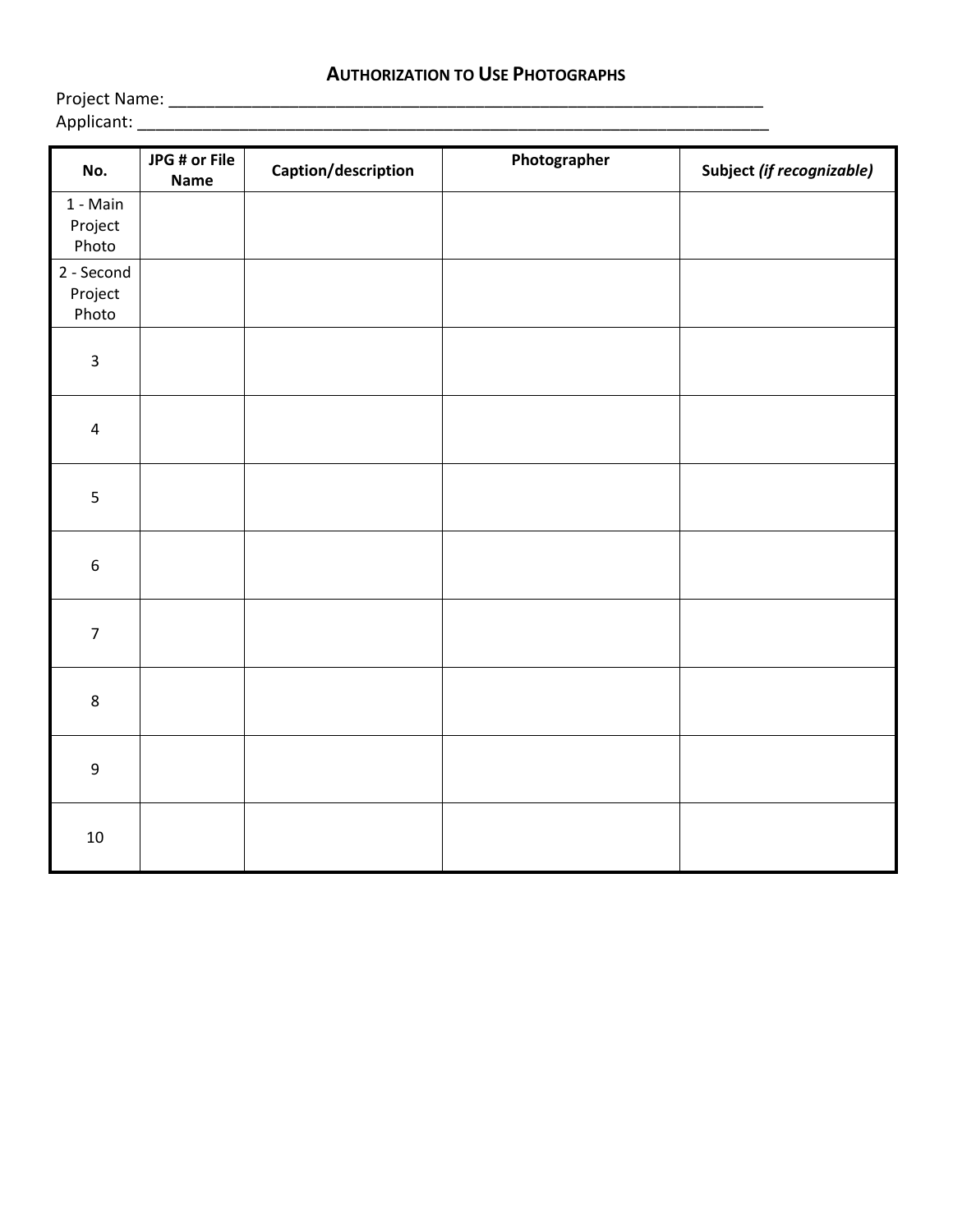## **AUTHORIZATION TO USE PHOTOGRAPHS**

| Community Heritage Investment Program (LCHIP) of Concord, New Hampshire to use my/our image(s) and photograph(s) for<br>marketing, promotion, and training purposes. The image(s) may be cropped and/or manipulated for use in any print or electronic<br>publication, marketing effort (including its website or on social media), or presentations for the purpose of promoting the Land and<br>Community Heritage Investment Program. I/we acknowledge that the Land and Community Heritage Investment Program may choose<br>not to use my/our photo(s) at this time, but may do so at its own discretion at a later date. | hereby grant permission to the New Hampshire Land and |
|-------------------------------------------------------------------------------------------------------------------------------------------------------------------------------------------------------------------------------------------------------------------------------------------------------------------------------------------------------------------------------------------------------------------------------------------------------------------------------------------------------------------------------------------------------------------------------------------------------------------------------|-------------------------------------------------------|
|                                                                                                                                                                                                                                                                                                                                                                                                                                                                                                                                                                                                                               |                                                       |
|                                                                                                                                                                                                                                                                                                                                                                                                                                                                                                                                                                                                                               |                                                       |
|                                                                                                                                                                                                                                                                                                                                                                                                                                                                                                                                                                                                                               |                                                       |
|                                                                                                                                                                                                                                                                                                                                                                                                                                                                                                                                                                                                                               |                                                       |
|                                                                                                                                                                                                                                                                                                                                                                                                                                                                                                                                                                                                                               |                                                       |
|                                                                                                                                                                                                                                                                                                                                                                                                                                                                                                                                                                                                                               |                                                       |
| Photographer Name:                                                                                                                                                                                                                                                                                                                                                                                                                                                                                                                                                                                                            |                                                       |
|                                                                                                                                                                                                                                                                                                                                                                                                                                                                                                                                                                                                                               |                                                       |
|                                                                                                                                                                                                                                                                                                                                                                                                                                                                                                                                                                                                                               |                                                       |
|                                                                                                                                                                                                                                                                                                                                                                                                                                                                                                                                                                                                                               |                                                       |
|                                                                                                                                                                                                                                                                                                                                                                                                                                                                                                                                                                                                                               |                                                       |
|                                                                                                                                                                                                                                                                                                                                                                                                                                                                                                                                                                                                                               |                                                       |
| Photographer Name:                                                                                                                                                                                                                                                                                                                                                                                                                                                                                                                                                                                                            |                                                       |
|                                                                                                                                                                                                                                                                                                                                                                                                                                                                                                                                                                                                                               |                                                       |
|                                                                                                                                                                                                                                                                                                                                                                                                                                                                                                                                                                                                                               |                                                       |
|                                                                                                                                                                                                                                                                                                                                                                                                                                                                                                                                                                                                                               |                                                       |
|                                                                                                                                                                                                                                                                                                                                                                                                                                                                                                                                                                                                                               |                                                       |
|                                                                                                                                                                                                                                                                                                                                                                                                                                                                                                                                                                                                                               |                                                       |
| Photographer Name:                                                                                                                                                                                                                                                                                                                                                                                                                                                                                                                                                                                                            |                                                       |
|                                                                                                                                                                                                                                                                                                                                                                                                                                                                                                                                                                                                                               |                                                       |
|                                                                                                                                                                                                                                                                                                                                                                                                                                                                                                                                                                                                                               |                                                       |
|                                                                                                                                                                                                                                                                                                                                                                                                                                                                                                                                                                                                                               |                                                       |
| Is credit required? NO TRES TRES TREADS TO THE VES PROVIDE LEASE.                                                                                                                                                                                                                                                                                                                                                                                                                                                                                                                                                             |                                                       |